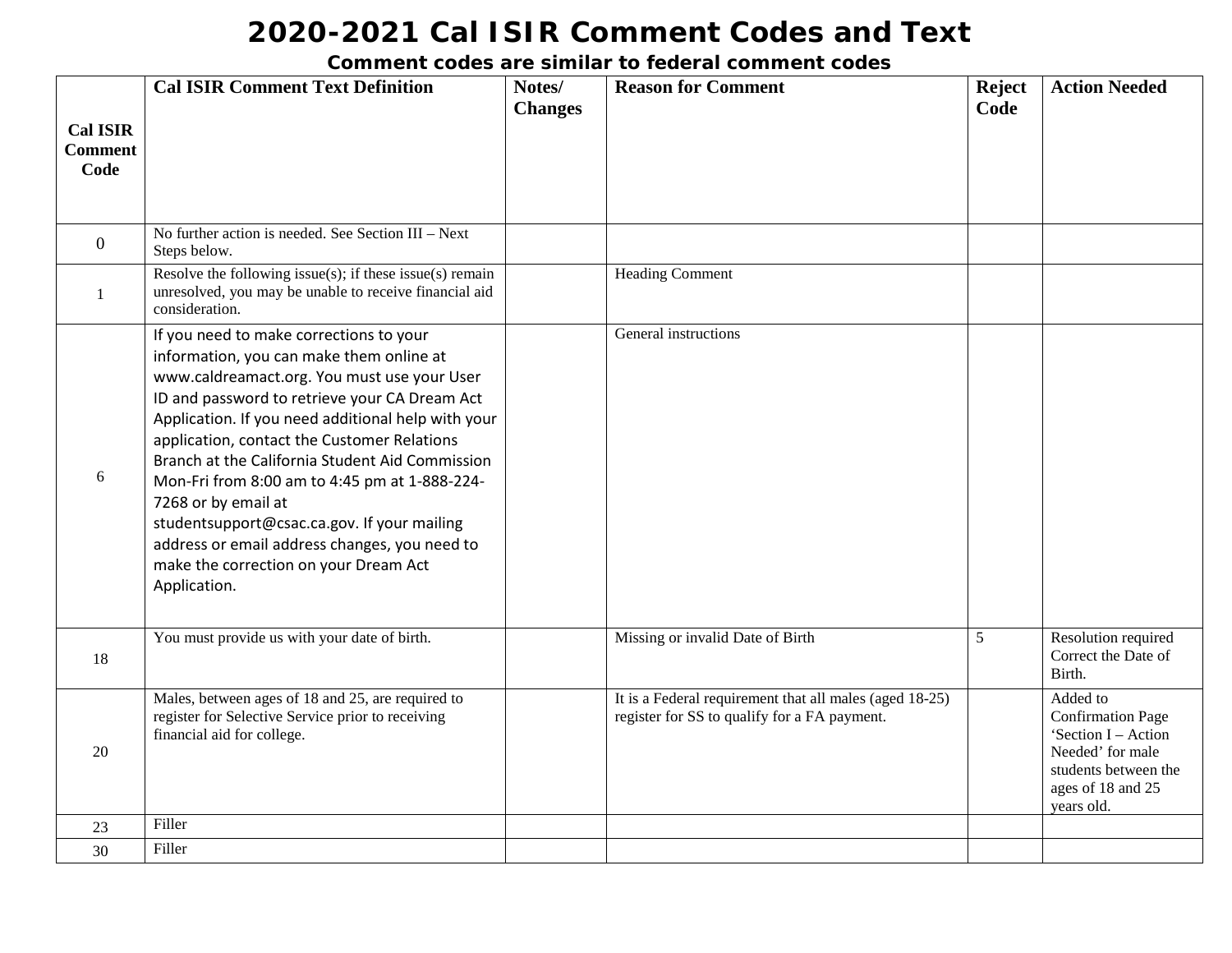| <b>Cal ISIR</b> | <b>Cal ISIR Comment Text Definition</b>                                                                                                                                                                                                                                                                                                                    | Notes/         | <b>Reason for Comment</b>                                                                                                                         | <b>Reject</b>  | <b>Action Needed</b>                                                                                                                                                                                                                                            |
|-----------------|------------------------------------------------------------------------------------------------------------------------------------------------------------------------------------------------------------------------------------------------------------------------------------------------------------------------------------------------------------|----------------|---------------------------------------------------------------------------------------------------------------------------------------------------|----------------|-----------------------------------------------------------------------------------------------------------------------------------------------------------------------------------------------------------------------------------------------------------------|
| <b>Comment</b>  |                                                                                                                                                                                                                                                                                                                                                            | <b>Changes</b> |                                                                                                                                                   | Code           |                                                                                                                                                                                                                                                                 |
| Code            | Filler                                                                                                                                                                                                                                                                                                                                                     |                |                                                                                                                                                   |                |                                                                                                                                                                                                                                                                 |
| 31              |                                                                                                                                                                                                                                                                                                                                                            |                |                                                                                                                                                   |                |                                                                                                                                                                                                                                                                 |
| 45              | You reported a Social Security Number (SSN) or<br>Individual Taxpayer Identification Number (ITIN) for<br>both parent 1 and parent 2 but also reported that their<br>marital status is not married. You should only report<br>the SSN or ITIN for the parent or stepparent whose<br>financial information is reported on your CA Dream<br>Act Application. |                | Parent's marital status is not married and SSNs are<br>provided for both parent 1 and parent 2.                                                   |                | No resolution<br>required.<br>Either correct parent<br>marital status or<br>eliminate the<br>appropriate parent<br>SSN information.                                                                                                                             |
| 47              | There are issues with your CA Dream Act Application<br>that need to be resolved before your eligibility can be<br>determined. Be sure to read all the comment codes<br>listed on this page, review your application and make<br>any necessary corrections to your CA Dream Act<br>Application.                                                             |                | Dependent rejected record general instructions                                                                                                    |                |                                                                                                                                                                                                                                                                 |
| 49              | You must report a valid Social Security Number<br>(SSN) or Individual Taxpayer Identification Number<br>(ITIN), name, and date of birth for parent 1 and parent<br>2. If your parent does not have an SSN or ITIN, you<br>must correct the number to all zeroes.                                                                                           |                | Match with SSA was not conducted on either parent<br>Dependent student and one of SSN, Last Name, or<br>Date of Birth is missing for both parents | 9              | Resolution required.<br>Correct the SSN,<br>name, and/or Date of<br>Birth for parent 1<br>and/or parent 2 to<br>achieve a full match<br>for at least one parent.<br>If parents do not have<br>an SSN, provide zeros<br>or confirm by re-<br>entering the zeros. |
| 50              | There are issues with your CA Dream Act Application<br>that need to be resolved before your eligibility can be<br>determined. Be sure to read all the comment codes<br>listed on this page, review your application and make<br>any necessary corrections to your CA Dream Act<br>Application.                                                             |                | Independent rejected record general instructions                                                                                                  |                |                                                                                                                                                                                                                                                                 |
| 57              | Filler                                                                                                                                                                                                                                                                                                                                                     |                |                                                                                                                                                   |                |                                                                                                                                                                                                                                                                 |
| 62              | You reported the date of your marital status to be after<br>the date you completed your application. You must<br>report your marital status as of the date you submit<br>your application. Please review the marital status<br>questions and make the necessary corrections.                                                                               |                | Student's marital status date is greater than the date the<br>application was signed                                                              | $\overline{4}$ | Resolution required. If<br>the Student's Marital<br>Status Date is after the<br>date the application<br>was originally signed,<br>correct the Student's<br>Marital Status.                                                                                      |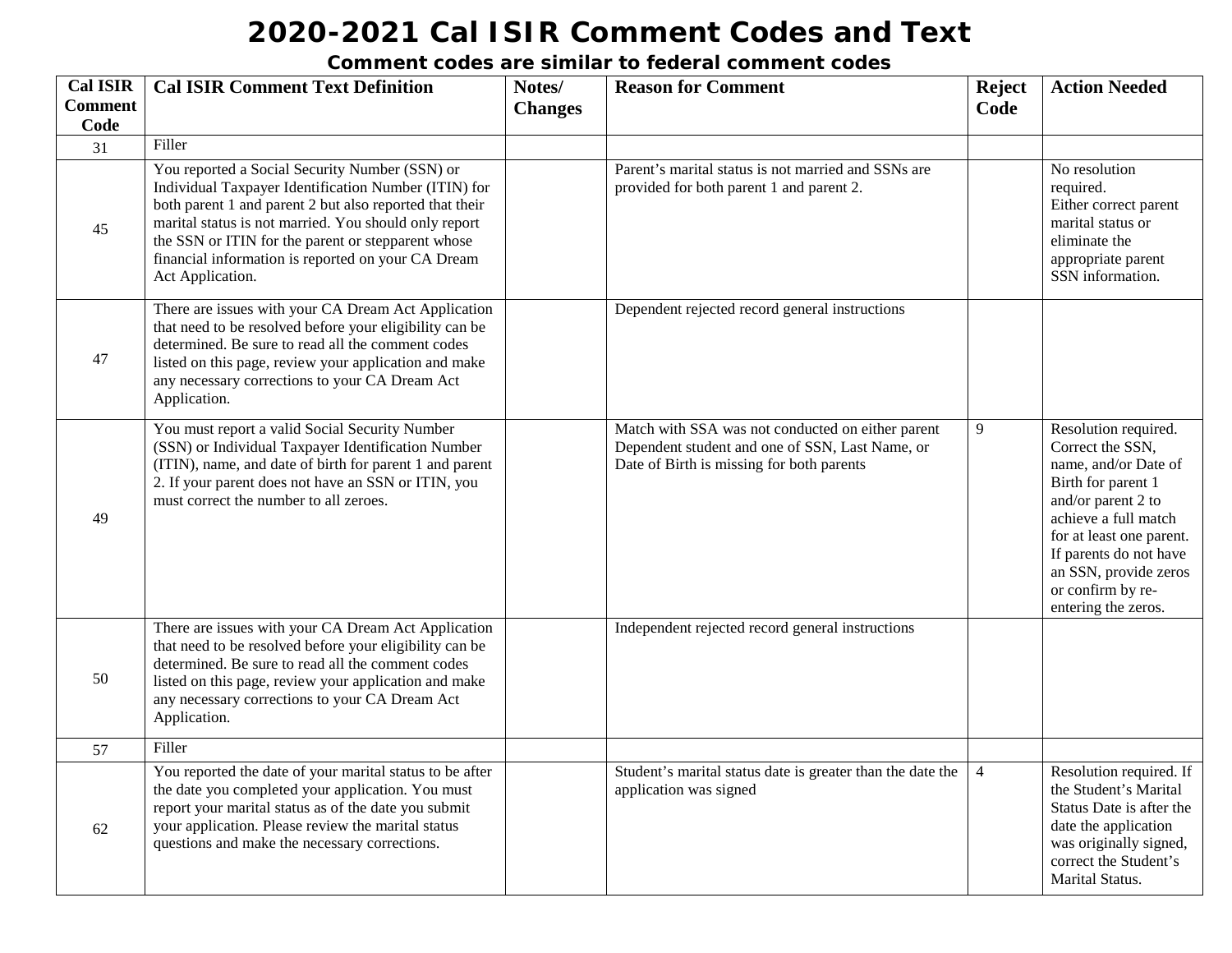| <b>Cal ISIR</b><br><b>Comment</b><br>Code | <b>Cal ISIR Comment Text Definition</b>                                                                                                                                                                                                                                                                                                                                                                                                                          | Notes/<br><b>Changes</b>                                        | <b>Reason for Comment</b>                                                                                                                | <b>Reject</b><br>Code | <b>Action Needed</b>                                                                                                                                                                                              |
|-------------------------------------------|------------------------------------------------------------------------------------------------------------------------------------------------------------------------------------------------------------------------------------------------------------------------------------------------------------------------------------------------------------------------------------------------------------------------------------------------------------------|-----------------------------------------------------------------|------------------------------------------------------------------------------------------------------------------------------------------|-----------------------|-------------------------------------------------------------------------------------------------------------------------------------------------------------------------------------------------------------------|
| 69                                        | Review your date of birth and either confirm the date<br>you have reported by re-entering it or make the<br>necessary correction.                                                                                                                                                                                                                                                                                                                                | <b>Updated end</b><br>year<br>reference<br>from 1944 to<br>1945 | Date of birth year equals 1900 through 1945                                                                                              | $\mathbf{A}$          | Resolution required.<br>Confirm (re-enter the<br>same value) or correct<br>the Date of Birth.                                                                                                                     |
| 70                                        | You reported that you will either have a bachelor's<br>degree by July 1, 2120 or will be working on a degree<br>beyond a bachelor's degree. Graduate students are<br>eligible for some types of financial aid, but not for the<br>state Cal Grant. If you are a graduate student, check<br>with your college Financial Aid Office. If you are still<br>pursuing your first undergraduate degree, please go<br>back and check your answer on questions 29 and 30. | <b>Updated</b> year<br>reference<br>from $2019$ to<br>2020      | Graduate student                                                                                                                         |                       | No resolution<br>required.                                                                                                                                                                                        |
| 72                                        | Review your date of birth and either confirm the date<br>you have reported by re-entering it or make the<br>necessary correction.                                                                                                                                                                                                                                                                                                                                | <b>Updated</b> year<br>reference<br>from $2003$ to<br>2004      | Independent student and date of birth equals<br>09/01/2004 or greater, and date of birth is not equal to<br>or greater than current year | $\mathbf{B}$          | Resolution required.<br>Confirm (re-enter the<br>same value) or correct<br>the Date of Birth.                                                                                                                     |
| 75                                        | You should not update your marital status if your<br>marital status changes after you sign and submit your<br>original application. You should only change this item<br>if you made a mistake in reporting your correct marital<br>status on your original application.                                                                                                                                                                                          |                                                                 | Student's marital status corrected                                                                                                       |                       |                                                                                                                                                                                                                   |
| 82                                        | We recently received an application with no name<br>from this address. The applicant must provide a full<br>name on the CA Dream Act Application.                                                                                                                                                                                                                                                                                                                |                                                                 | Rejected for no name on application                                                                                                      | 13                    | Resolution required.<br>Provide the following:<br><b>Student's Last Name</b><br>and/or Student's First<br>Name or confirm a<br>blank First or Last<br>Name field if the<br>student actually has<br>only one name. |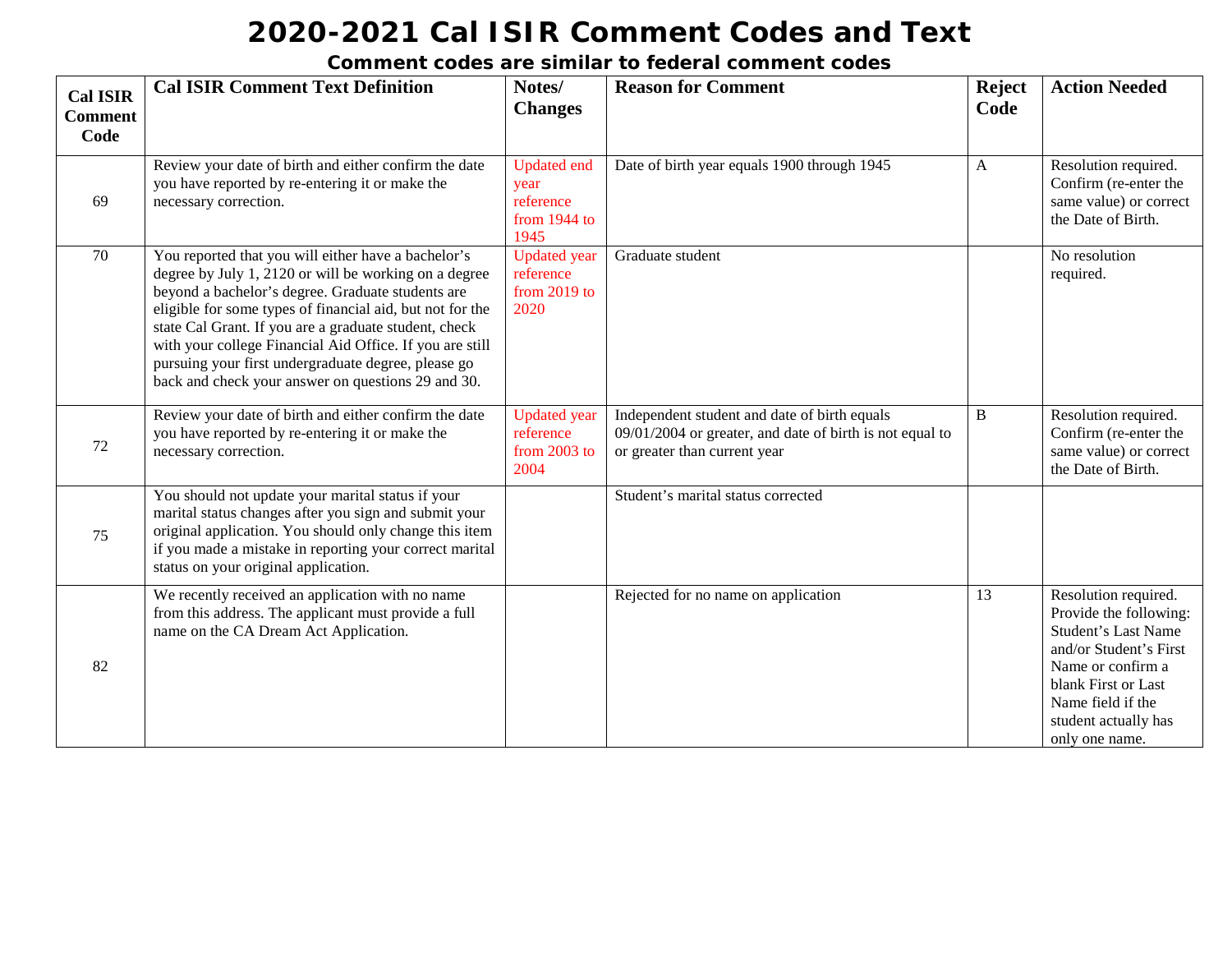| <b>Cal ISIR</b><br><b>Comment</b><br>Code | <b>Cal ISIR Comment Text Definition</b>                                                                                                                                                                                                                                                                                                                                                                                                                   | Notes/<br><b>Changes</b>                                          | <b>Reason for Comment</b>                                                                                                      | <b>Reject</b><br>Code | <b>Action Needed</b>                                                                                                                                                                  |
|-------------------------------------------|-----------------------------------------------------------------------------------------------------------------------------------------------------------------------------------------------------------------------------------------------------------------------------------------------------------------------------------------------------------------------------------------------------------------------------------------------------------|-------------------------------------------------------------------|--------------------------------------------------------------------------------------------------------------------------------|-----------------------|---------------------------------------------------------------------------------------------------------------------------------------------------------------------------------------|
| 83                                        | You reported that your parent(s) did file or will file a<br>2018 income tax return but also reported that Parent 1<br>does not have a Social Security Number or Individual<br>Taxpayer Identification Number (ITIN). Please review<br>your answers and make any necessary corrections. To<br>confirm any entry on any application field, retype the<br>information in the field and save the application. Then,<br>re-sign the application and submit it. | <b>Updated</b> tax<br>year<br>reference<br>from $2017$ to<br>2018 | Parent 1 SSN or ITIN contains all zeroes and is<br>reported as a tax filer                                                     | J                     | Resolution required.<br>Enter the parent 1<br>SSN or ITIN or<br>confirm that parent 1<br>does not have an SSN<br>or ITIN by re-<br>entering all zeros.                                |
| 84                                        | You reported that your parent(s) did file or will file a<br>2018 income tax return but also reported that Parent 2<br>does not have a Social Security Number or Individual<br>Taxpayer Identification Number (ITIN). Please review<br>your answers and make any necessary corrections. To<br>confirm any entry on any application field, retype the<br>information in the field and save the application. Then,<br>re-sign the application and submit it. | <b>Updated</b> tax<br>year<br>reference<br>from $2017$ to<br>2018 | Parent 2 SSN or ITIN contains all zeroes and reported<br>as a tax filer                                                        | $\mathbf K$           | Resolution required.<br>Enter the parent 2<br>SSN or ITIN or<br>confirm that parent 2<br>does not have an SSN<br>or ITIN by re-<br>entering all zeros.                                |
| 85                                        | We assumed your parent(s) did file or will file a<br>2018 income tax return. Please review this item.<br>If you need to make corrections, go now to the<br>Corrections Tab or later to<br>www.caldreamact.org, open your application<br>and make the necessary corrections.                                                                                                                                                                               | <b>Updated</b> tax<br>year<br>reference<br>from $2017$ to<br>2018 | Parents assumed tax filers because AGI is positive or<br>negative value, tax return status is blank, and type of<br>tax        |                       |                                                                                                                                                                                       |
| 87                                        | We assumed your parent(s) did not file and will not<br>file a 2018 income tax return. Please review this item.                                                                                                                                                                                                                                                                                                                                            | <b>Updated</b> tax<br>year<br>reference<br>from $2017$ to<br>2018 | Parents assumed non-tax filers because AGI is blank<br>or zero, tax return status is blank, and type of tax<br>return is blank |                       |                                                                                                                                                                                       |
| 89                                        | Review your parents' marital status. If your parents are<br>not married, provide only the income for the parent<br>who supports you.                                                                                                                                                                                                                                                                                                                      |                                                                   | Parents are reported as unmarried but two parental<br>incomes are reported                                                     | 11                    | Resolution required.<br>Review and correct<br>Parent's Marital Status<br>or at least one of the<br>following fields:<br>Parent 1 Income from<br>Work or Parent 2<br>Income From Work. |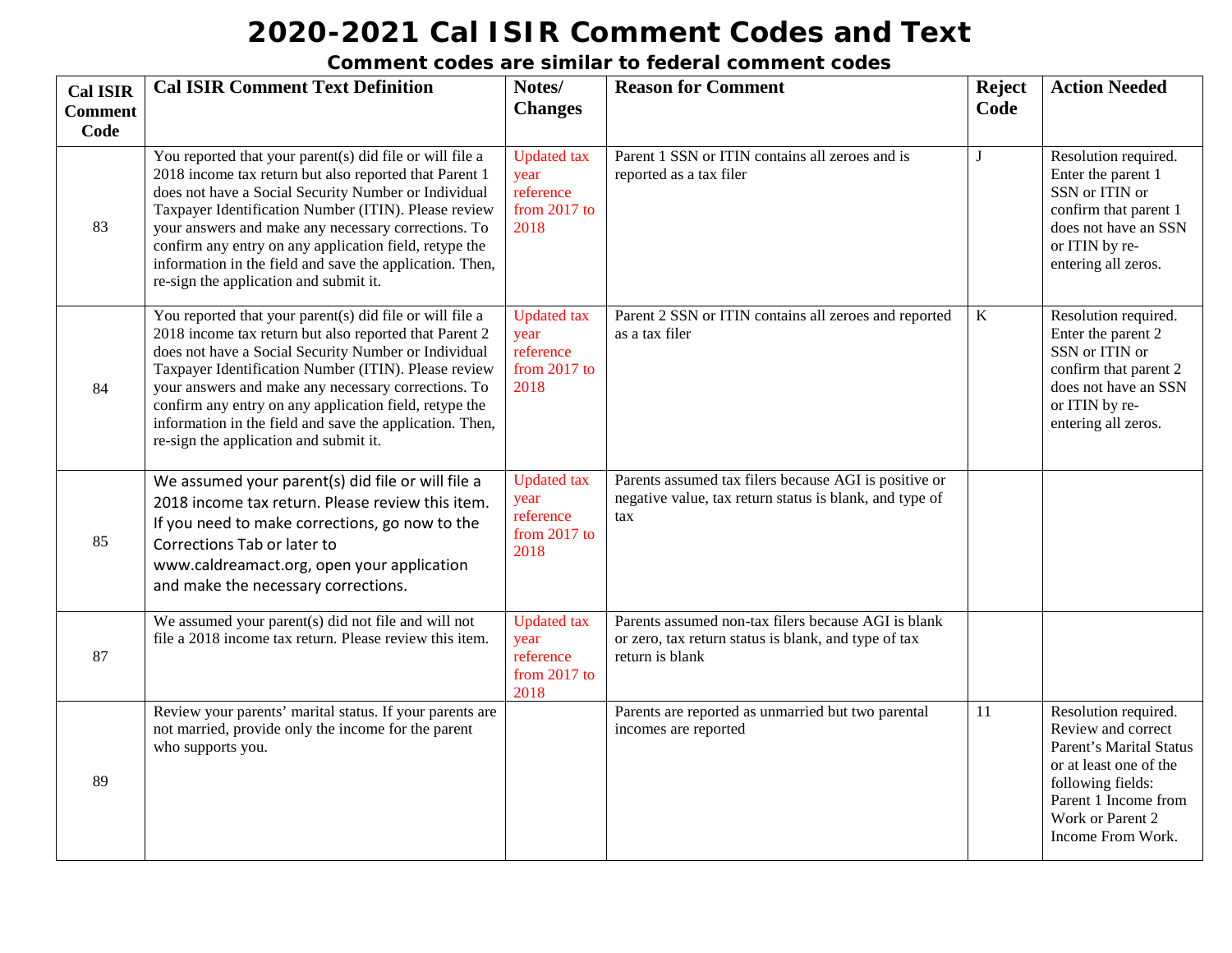| <b>Cal ISIR</b><br><b>Comment</b><br>Code | <b>Cal ISIR Comment Text Definition</b>                                                                                                                                                                                                                                                                                                                                                                                                                                                                                                                                                                              | Notes/<br><b>Changes</b> | <b>Reason for Comment</b>               | <b>Reject</b><br>Code | <b>Action Needed</b> |
|-------------------------------------------|----------------------------------------------------------------------------------------------------------------------------------------------------------------------------------------------------------------------------------------------------------------------------------------------------------------------------------------------------------------------------------------------------------------------------------------------------------------------------------------------------------------------------------------------------------------------------------------------------------------------|--------------------------|-----------------------------------------|-----------------------|----------------------|
| 91                                        | It appears you reported the same income amount for<br>more than one of your parent(s) income questions.<br>Please check the values for the question, "How much<br>did you earn from working" as well as the tax form<br>related questions. The tax form related questions can<br>be viewed only by indicating that your parents have or<br>will file taxes on the Parent Tax Information screen. If<br>you inadvertently stated your parents would file a tax<br>return and entered that data, please remove that data<br>BEFORE you update the question stating your parents<br>actually did not file a tax return. |                          | Parents AGI and Worksheet fields equal  |                       |                      |
| 92                                        | It appears you reported the same income amount for<br>more than one of your income questions. Please check<br>the values for these questions. The tax form related<br>questions can be viewed only by indicating that you<br>have or will file taxes on the student Tax Information<br>screen. If you inadvertently stated you would file a tax<br>return and entered that data, please remove that data<br>BEFORE you update the question stating you actually<br>did not file a tax return.                                                                                                                        |                          | Independent Student income fields equal |                       |                      |
| 93                                        | It appears you reported the same income amount for<br>more than one of your income questions. Please check<br>the values for these questions. The tax form related<br>questions can be viewed only by indicating that you<br>have or will file taxes on the student Tax Information<br>screen. If you inadvertently stated you would file a tax<br>return and entered that data, please remove that data if<br>you actually did not file a tax return.                                                                                                                                                               |                          | Dependent Student income fields equal   |                       |                      |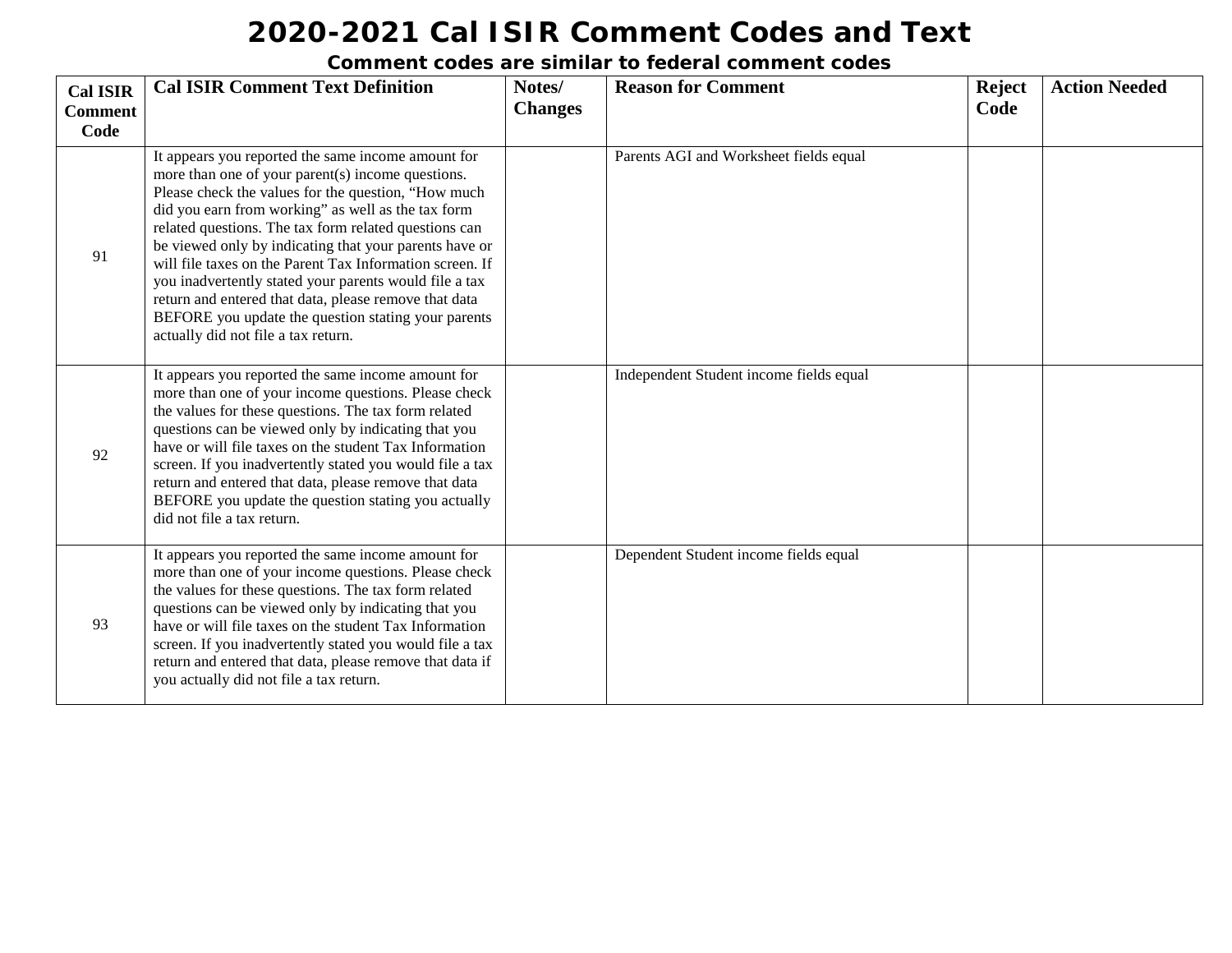| <b>Cal ISIR</b><br><b>Comment</b><br>Code | <b>Cal ISIR Comment Text Definition</b>                                                                                                                                                                                                                                                                                                                                                                                                                                                                                                           | Notes/<br><b>Changes</b>                                        | <b>Reason for Comment</b>                                                                                                              | <b>Reject</b><br>Code | <b>Action Needed</b>                                                                                                                                                                                            |
|-------------------------------------------|---------------------------------------------------------------------------------------------------------------------------------------------------------------------------------------------------------------------------------------------------------------------------------------------------------------------------------------------------------------------------------------------------------------------------------------------------------------------------------------------------------------------------------------------------|-----------------------------------------------------------------|----------------------------------------------------------------------------------------------------------------------------------------|-----------------------|-----------------------------------------------------------------------------------------------------------------------------------------------------------------------------------------------------------------|
| 94                                        | It appears you reported the same adjusted gross<br>income amount for you and your parent(s). Review<br>your entries and make any necessary corrections. The<br>student and parent tax form related questions can be<br>viewed only by indicating the student or parent have<br>or will file taxes on the student and parent Tax<br>Information screens. If you inadvertently stated you or<br>your parents will file a tax return and entered that<br>data, please remove that data if you or your parents<br>actually did not file a tax return. |                                                                 | Student AGI equal to Parent AGI                                                                                                        |                       |                                                                                                                                                                                                                 |
| 95                                        | We assumed you did file or will file a 2018 income<br>tax return.                                                                                                                                                                                                                                                                                                                                                                                                                                                                                 | <b>Updated</b> tax<br>year<br>reference<br>from 2017 to<br>2018 | Student assumed tax filer because AGI is positive or<br>negative value, tax return status is blank, and type of<br>tax return is blank |                       |                                                                                                                                                                                                                 |
| 96                                        | You have reported the same amount for the Parent 1<br>and Parent 2 income. Please review these items.                                                                                                                                                                                                                                                                                                                                                                                                                                             |                                                                 | Parents Income and Worksheet fields equal                                                                                              |                       |                                                                                                                                                                                                                 |
| 97                                        | We assumed you did not file and will not file a 2018<br>income tax return. If this is not correct, please update<br>this item.                                                                                                                                                                                                                                                                                                                                                                                                                    | <b>Updated</b> tax<br>year<br>reference<br>from 2017 to<br>2018 | Student assumed non-tax filer because AGI is blank or<br>zero, tax return status is blank, and type of tax return<br>is blank          |                       |                                                                                                                                                                                                                 |
| 98                                        | You have reported the same amount for your income<br>and your spouse's income. Please review these items.                                                                                                                                                                                                                                                                                                                                                                                                                                         |                                                                 | Student's income equal to Spouse's income                                                                                              |                       |                                                                                                                                                                                                                 |
| 99                                        | Review your marital status. You should report income<br>for a spouse only if you were married and not<br>separated as of the date you signed and submitted your<br>CA Dream Act Application. Please note: if you were<br>separated or divorced as of the date you signed your<br>CA Dream Act Application, we will need only your<br>income, even if a joint tax return was filed.                                                                                                                                                                |                                                                 | Independent student reported as unmarried but two<br>incomes are reported                                                              | 11                    | Resolution required.<br>Review and correct<br><b>Student's Marital Status</b><br>or at least one of the<br>following fields:<br>Student's Income<br>Earned From Work or<br>Spouse's Income Earned<br>From Work. |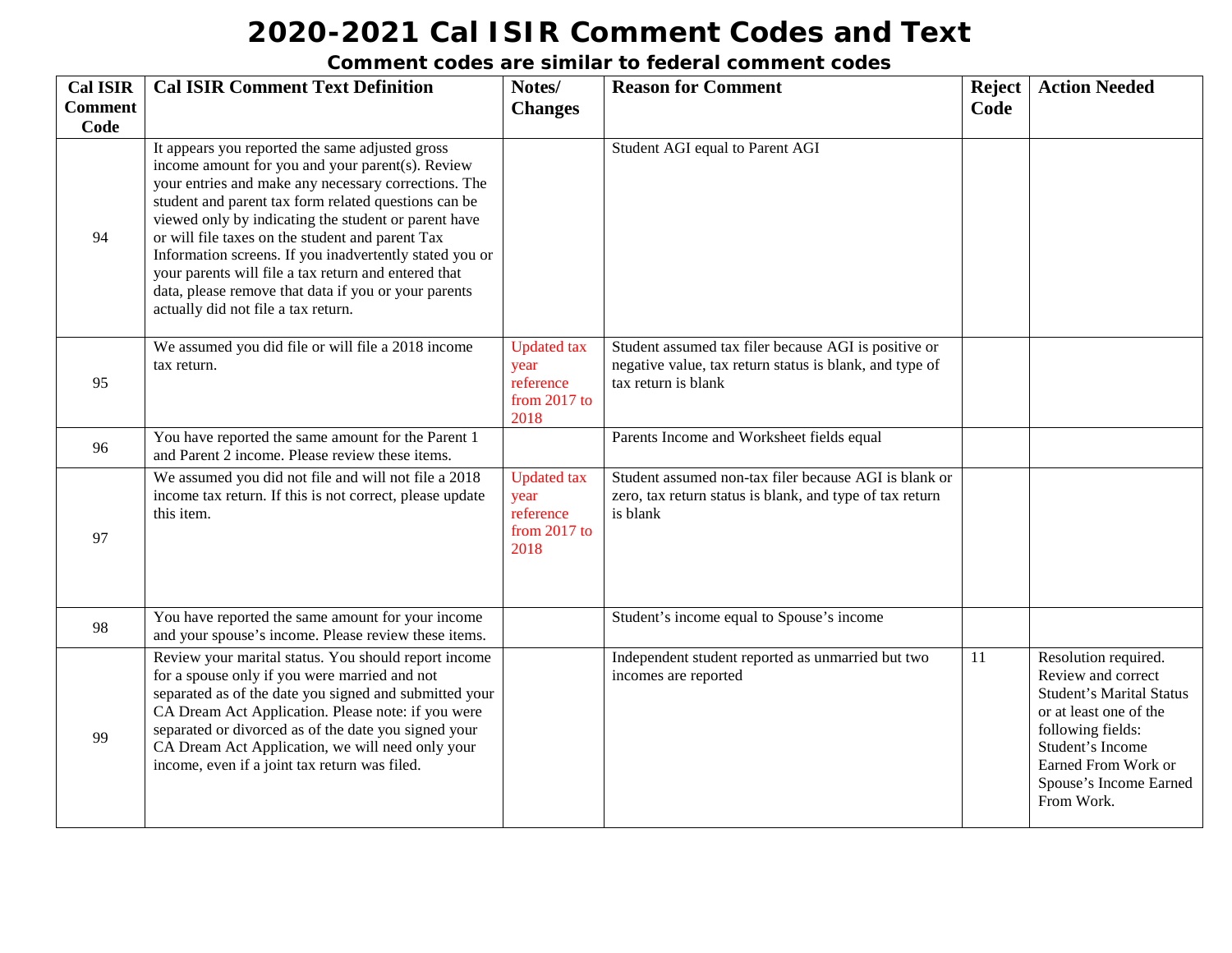| <b>Cal ISIR</b><br><b>Comment</b><br>Code | <b>Cal ISIR Comment Text Definition</b>                                                                                                                                                                                                                                                                                                                                                                                                                                                                                                                                                                                                                                                                                                | Notes/<br><b>Changes</b> | <b>Reason for Comment</b>                                                                   | <b>Reject</b><br>Code | <b>Action Needed</b>                                                                                                                                                                    |
|-------------------------------------------|----------------------------------------------------------------------------------------------------------------------------------------------------------------------------------------------------------------------------------------------------------------------------------------------------------------------------------------------------------------------------------------------------------------------------------------------------------------------------------------------------------------------------------------------------------------------------------------------------------------------------------------------------------------------------------------------------------------------------------------|--------------------------|---------------------------------------------------------------------------------------------|-----------------------|-----------------------------------------------------------------------------------------------------------------------------------------------------------------------------------------|
| 106                                       | You have corrected information on your CA Dream Act<br>Application more than 10 times. Before submitting<br>another correction, contact your financial aid office for<br>assistance.                                                                                                                                                                                                                                                                                                                                                                                                                                                                                                                                                   |                          | More than 10 transactions                                                                   |                       |                                                                                                                                                                                         |
| 108                                       | Your parent DID NOT sign your CA Dream Act<br>Application after you submitted it. At least one parent<br>must sign to complete the CA Dream Act Application.<br>Your parent can sign right now by clicking the green<br>Parent Signature button at the top of this page. If your<br>parent will sign at a later time, he/she can do so<br>electronically at www.caldreamact.org by clicking the<br>"Provide Signature" icon. For your parent to access<br>your application and provide his/her signature, your<br>parent will also need to your CA Dream Act ID# or<br>DACA SSN, his/her name and date of birth reported on<br>the application. Each time you submit corrections, your<br>parent will have to re-sign the application. |                          | Missing parent signature on Dream Act<br>Application or corrections.                        | 15                    | Resolution required.<br>Signature correction must<br>be made on the online<br>Dream Act Application or<br>a printed signature page<br>and resubmitted to the<br>Student Aid Commission. |
| 110                                       | We have not received the signature page for your CA<br>Dream Act Application. You must sign and return a<br>signature page before we can determine your eligibility<br>for state student aid.                                                                                                                                                                                                                                                                                                                                                                                                                                                                                                                                          |                          | Missing student signature on Web application                                                | 16                    | Resolution required.<br>Signature correction must<br>be made on a printed<br>signature page and<br>resubmitted to the Student<br>Aid Commission or can be<br>corrected electronically.  |
| 111                                       | The amount you reported for your parents' income tax<br>is equal to or greater than the amount you reported for<br>their adjusted gross income. Review questions 89 and<br>90 and make the necessary corrections.                                                                                                                                                                                                                                                                                                                                                                                                                                                                                                                      |                          | Parents' Taxes Paid is greater than zero and equal<br>to or greater than AGI                | 12                    | Resolution required.<br><b>Correct Parents' Taxes</b><br>Paid or AGI.                                                                                                                   |
| 113                                       | We assumed the value for number in college based on<br>your parents' marital status and number of family<br>members. Your parents should not be included in the<br>number in college. Please review this item.                                                                                                                                                                                                                                                                                                                                                                                                                                                                                                                         |                          | Parents' number in college assumed to be less<br>than the number reported                   |                       |                                                                                                                                                                                         |
| 114                                       | The amount you reported for your income taxes is<br>equal to or greater than the amount you reported for<br>your adjusted gross income. Review these items and<br>make the necessary corrections.                                                                                                                                                                                                                                                                                                                                                                                                                                                                                                                                      |                          | Independent Student and Taxes Paid is greater<br>than zero and equal to or greater than AGI | $\mathfrak{Z}$        | Resolution required.<br><b>Correct Student's Taxes</b><br>Paid or AGI.                                                                                                                  |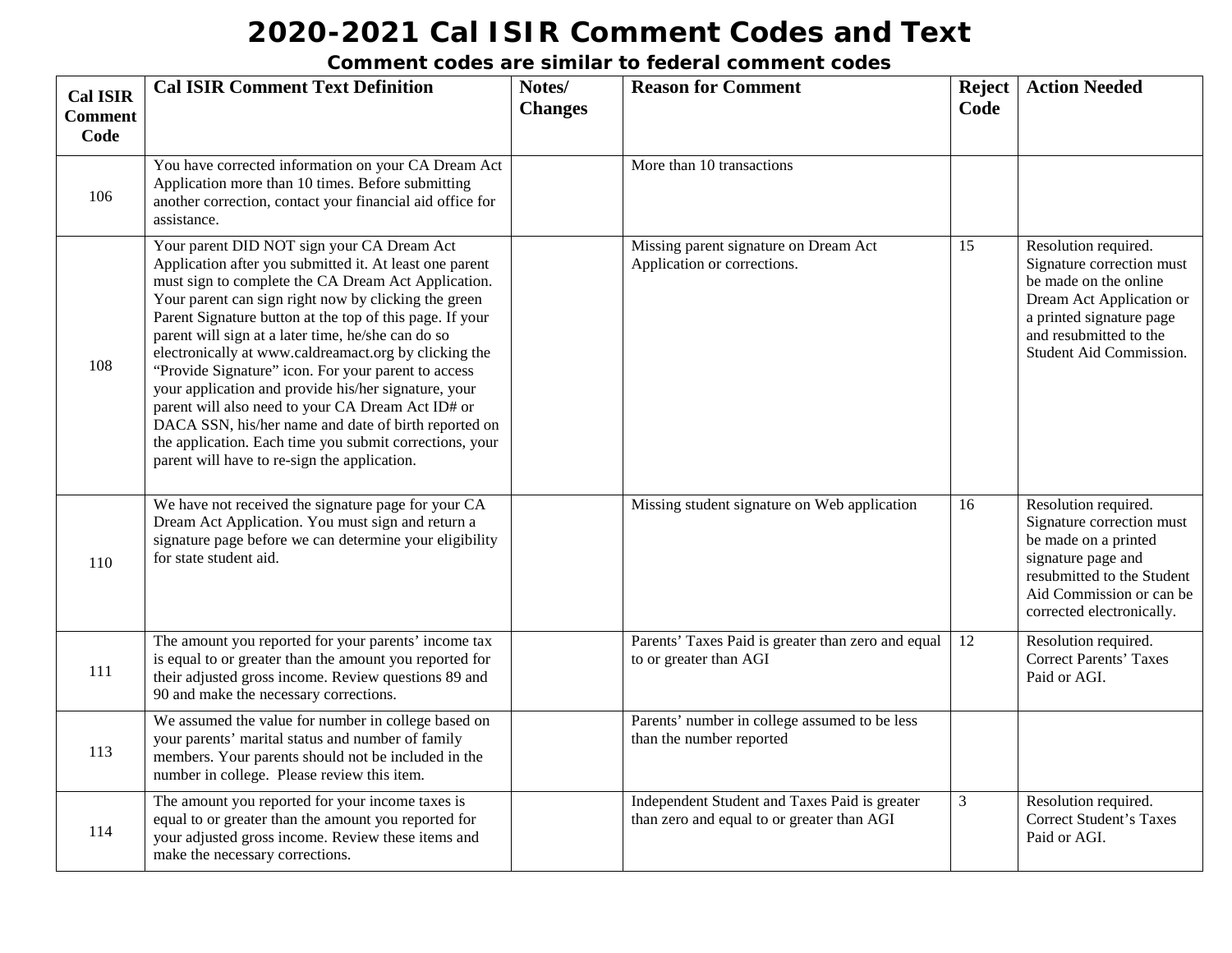| <b>Cal ISIR</b>        | <b>Cal ISIR Comment Text Definition</b>                                                                                                                                                                                                                                                                                                                                                                                                                                                        | Notes/         | <b>Reason for Comment</b>                                                          | <b>Reject</b> | <b>Action Needed</b>                                                                                                                                                                                                                                              |
|------------------------|------------------------------------------------------------------------------------------------------------------------------------------------------------------------------------------------------------------------------------------------------------------------------------------------------------------------------------------------------------------------------------------------------------------------------------------------------------------------------------------------|----------------|------------------------------------------------------------------------------------|---------------|-------------------------------------------------------------------------------------------------------------------------------------------------------------------------------------------------------------------------------------------------------------------|
| <b>Comment</b><br>Code |                                                                                                                                                                                                                                                                                                                                                                                                                                                                                                | <b>Changes</b> |                                                                                    | Code          |                                                                                                                                                                                                                                                                   |
| 117                    | We assumed certain information that is used to<br>determine eligibility for state financial aid. If our<br>assumptions are correct, do not change them. If they are<br>incorrect, you need to make the necessary corrections.                                                                                                                                                                                                                                                                  |                | Assumption made for one or more fields                                             |               |                                                                                                                                                                                                                                                                   |
| 119                    | You corrected the date of your marital status to be after<br>the date you submitted your application. Your marital<br>status should only be changed if it was reported<br>incorrectly on the date the CA Dream Act Application<br>was originally submitted, or if a Financial Aid<br>Administrator has instructed you to update this<br>information. Review your marital status responses and<br>make the necessary corrections or contact your<br>Financial Aid Administrator for assistance. |                | Marital Status Date is between the application<br>date and transaction date        | 21            | <b>Resolution Required</b><br>Student should correct<br><b>Student's Marital Status</b><br>and Marital Status Date<br>and make the necessary<br>corrections or have the<br>Financial Aid<br>Administrator set reject<br>override 21.                              |
| 121                    | It appears you have reported the same amount for your<br>parents' cash, savings, and checking accounts and your<br>parents' real estate/investment net worth. Review these<br>items and make the necessary corrections.                                                                                                                                                                                                                                                                        |                | Parent asset fields equal                                                          |               |                                                                                                                                                                                                                                                                   |
| 122                    | It appears you have reported the same amount for your<br>cash, savings, and checking accounts and your real<br>estate/investment net worth. Review these items and<br>make the necessary corrections.                                                                                                                                                                                                                                                                                          |                | Dependent student asset fields equal                                               |               |                                                                                                                                                                                                                                                                   |
| 123                    | It appears you have reported the same amount for your<br>cash, savings, and checking accounts and your real<br>estate/investment net worth. Review these items and<br>make the necessary corrections.                                                                                                                                                                                                                                                                                          |                | Independent student asset fields equal                                             |               |                                                                                                                                                                                                                                                                   |
| 126                    | You reported that your parents will not file an income<br>tax return, but the amount you reported for your<br>parents' income appears to be over the minimum<br>amount required to file a tax return. Please review items<br>63, 84, 92 and 93 and make the necessary corrections.                                                                                                                                                                                                             |                | A non-tax filer is reporting an income that is<br>above the IRS filing requirement | 20            | <b>Resolution Required</b><br>Review and correct the<br>appropriate set of data<br>from the following:<br>Student's Tax return<br>completed status or<br>student's income or<br>Parents' tax return<br>completed status or<br>income for parent 1 and<br>parent 2 |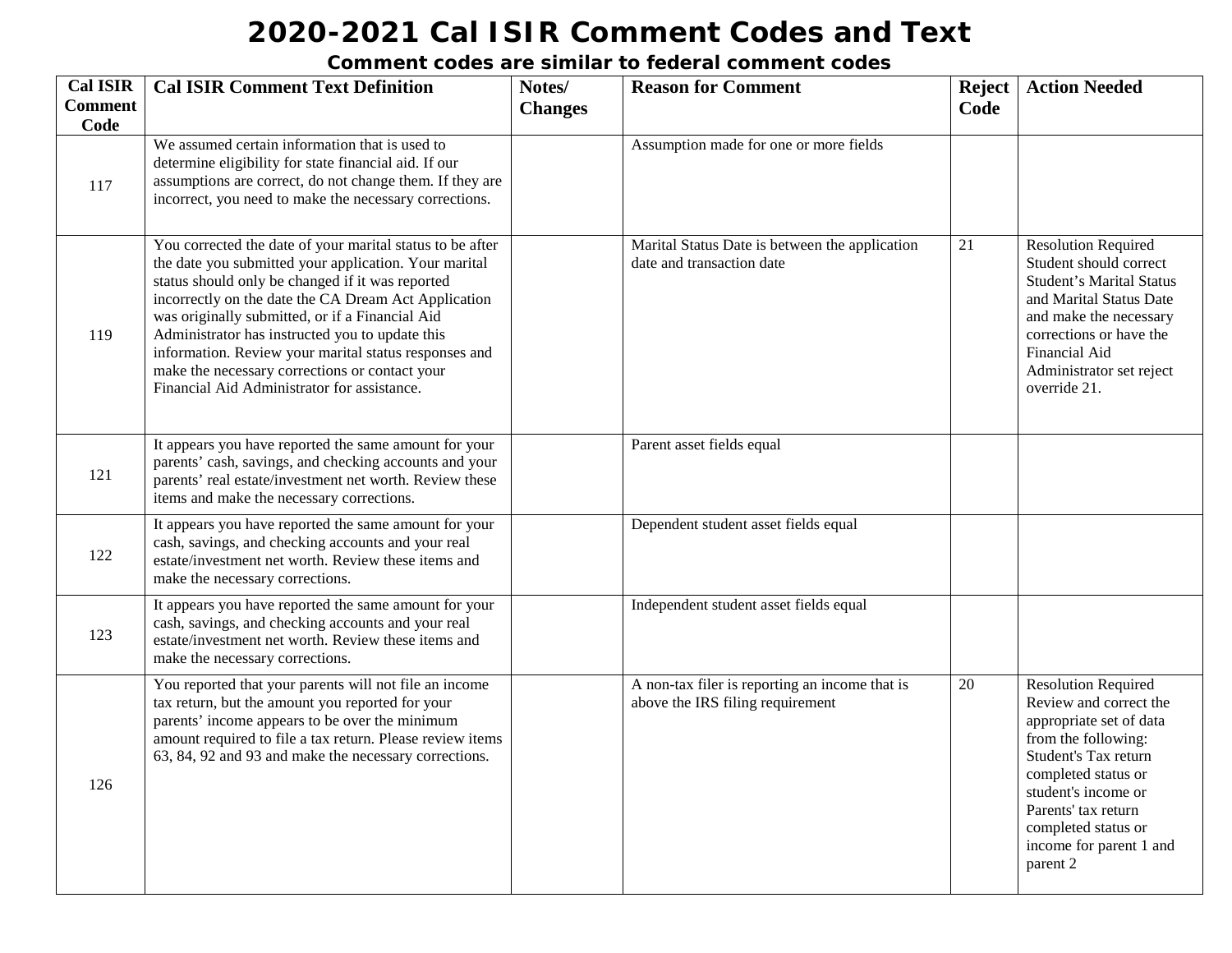| <b>Cal ISIR</b><br><b>Comment</b> | <b>Cal ISIR Comment Text Definition</b>                                                                                                                                                                                                                                                       | Notes/<br><b>Changes</b>          | <b>Reason for Comment</b>                                                          | <b>Reject</b><br>Code | <b>Action Needed</b>                                                                                                                                                             |
|-----------------------------------|-----------------------------------------------------------------------------------------------------------------------------------------------------------------------------------------------------------------------------------------------------------------------------------------------|-----------------------------------|------------------------------------------------------------------------------------|-----------------------|----------------------------------------------------------------------------------------------------------------------------------------------------------------------------------|
| Code<br>128                       | It is too late for you to make corrections or give us any<br>more information for the 2020-21 year. We must have<br>your corrected application no later than June 28, 2020.<br>If it is later than June 28, 2020, you must contact your<br>financial aid office for assistance.               | <b>Updated</b> year<br>references |                                                                                    |                       |                                                                                                                                                                                  |
| 129                               | You must provide all of your parent(s)' income<br>information. If they do not have income in any<br>category, please enter zero (0).                                                                                                                                                          |                                   | Dependent student and incomplete income<br>information provided                    | $\overline{2}$        | Resolution required.<br>Provide Parents' Taxed<br>and Untaxed Income.                                                                                                            |
| 130                               | You must provide all of your income information. If<br>you do not have income in any category, please enter<br>zero $(0)$ .                                                                                                                                                                   |                                   | Independent student and incomplete income<br>information provided                  | $\overline{2}$        | Resolution required.<br>Provide Student and<br>Spouse (if married) Taxed<br>and Untaxed Income.                                                                                  |
| 131                               | You reported that you will not file an income tax<br>return, but the amount you reported for you (and your<br>spouse's) income appears to be over the minimum<br>amount required to file a tax return. Please review items<br>18, 32, 39, 40 and 99 and make the necessary<br>corrections.    |                                   | A non-tax filer is reporting an income that is<br>above the IRS filing requirement | 20                    | If the student is<br>independent, review and<br>correct at least one of the<br>following:<br>Student's tax return<br>completed status or<br>income for the student and<br>spouse |
| 148                               | We assumed the number in college should be one. Your<br>parents should not be included in the number in college.                                                                                                                                                                              |                                   | Parents' number in college assumed to be less<br>than the number reported.         |                       |                                                                                                                                                                                  |
| 149                               | Based on the information we have on record for you,<br>your Expected Family Contribution (EFC) is <efc>.<br/>You may be eligible to receive state financial aid. Your<br/>school will use your EFC to determine your financial<br/>aid eligibility for state campus based financial aid</efc> |                                   |                                                                                    |                       |                                                                                                                                                                                  |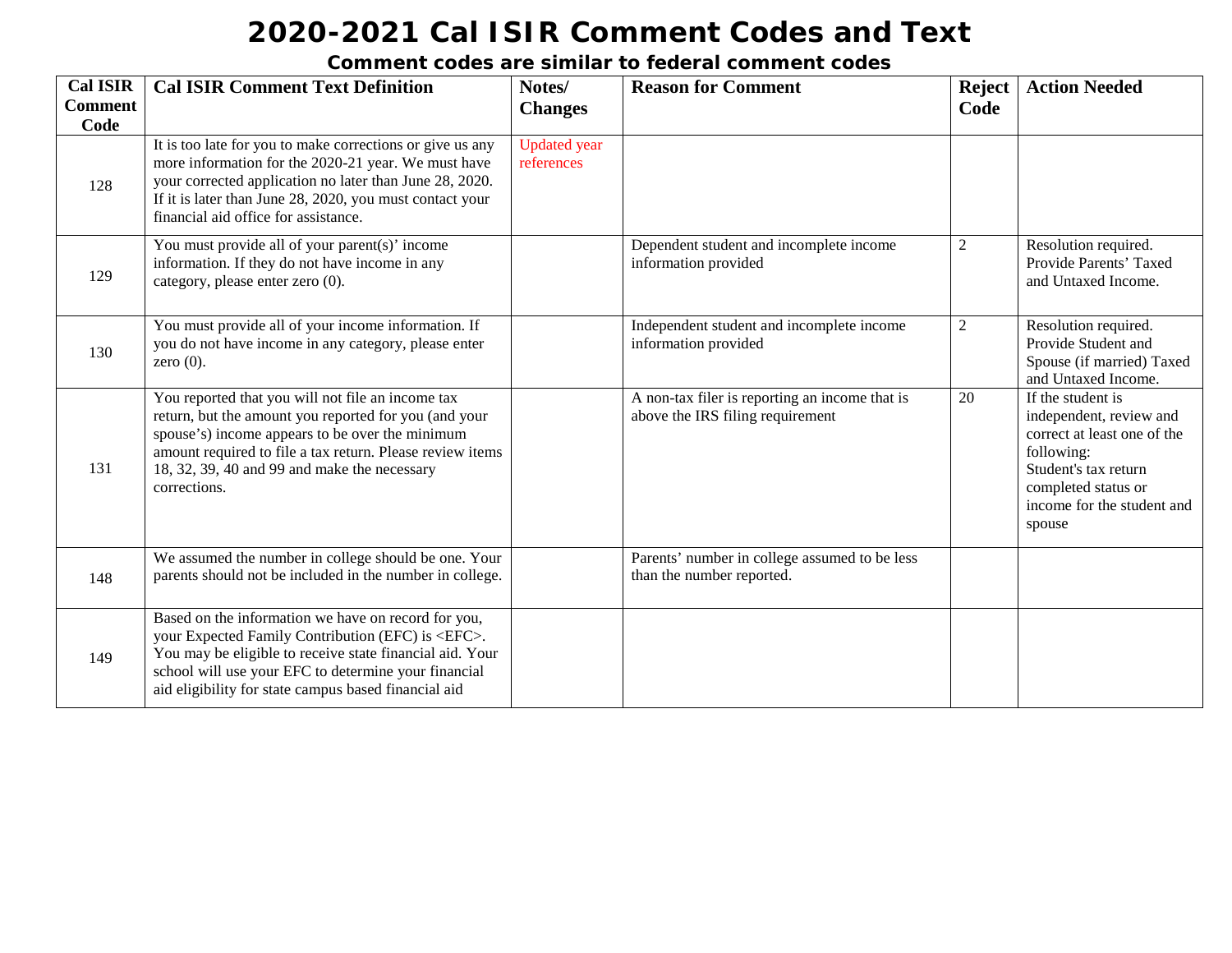| <b>Cal ISIR</b> | <b>Cal ISIR Comment Text Definition</b>                                                                                                                                                                                     | Notes/         | <b>Reason for Comment</b>                                                                                                                                                                                                                                                                                                         | <b>Reject</b> | <b>Action Needed</b>                                                                                                                                                                                             |
|-----------------|-----------------------------------------------------------------------------------------------------------------------------------------------------------------------------------------------------------------------------|----------------|-----------------------------------------------------------------------------------------------------------------------------------------------------------------------------------------------------------------------------------------------------------------------------------------------------------------------------------|---------------|------------------------------------------------------------------------------------------------------------------------------------------------------------------------------------------------------------------|
| <b>Comment</b>  |                                                                                                                                                                                                                             | <b>Changes</b> |                                                                                                                                                                                                                                                                                                                                   | Code          |                                                                                                                                                                                                                  |
| Code<br>150     | You must provide asset information for you and your<br>parent(s). Review these items and make the necessary<br>corrections.                                                                                                 |                | Dependent student did not meet Simplified Needs Test<br>criteria and supplemental asset data left blank If the<br>student is dependent, the response can be blank only if<br>the student meets the simplified needs test or qualifies<br>for an automatic zero Expected Family Contribution<br>(EFC)                              | $\mathbf{1}$  | Resolution required.<br>Provide the following:<br>Parents' Cash,<br>Savings, and<br>Checking; Parents'<br>Real<br>Estate/Investment Net<br>Worth and Parents'<br>Business/Investment<br>Farm Net Worth.          |
| 151             | You must provide your asset information. Review<br>these items and make the necessary corrections.                                                                                                                          |                | Independent student did not meet Simplified Needs<br>Test (SNT) criteria, SNT not met and supplemental<br>asset data left blank If the student is independent the<br>response can be blank only if the student meets the<br>simplified needs test or qualifies for an automatic zero<br><b>Expected Family Contribution (EFC)</b> | $\mathbf{1}$  | Resolution required.<br>Provide the following:<br>Student's Cash,<br>Savings and<br>Checking; Student's<br>Real<br><b>Estate/Investment Net</b><br>Worth and Student's<br>Business/Investment<br>Farm Net Worth. |
| 152             | The amount you reported for your income tax is equal<br>to or greater than the amount you reported for your<br>adjusted gross income. Review questions 36 and 37<br>and make the necessary corrections.                     |                | Dependent Student and Taxes Paid is greater than zero<br>and equal to or greater than AGI                                                                                                                                                                                                                                         | 3             | Resolution required.<br>Correct or confirm (re-<br>enter the same value)<br><b>Student's Taxes Paid</b><br>or AGI.                                                                                               |
| 153             | The amount you reported for your income tax appears<br>to be over the allowable amount based on what you<br>reported for your adjusted gross income. Review these<br>items and make the necessary corrections.              |                | Dependent student's Taxes Paid is greater than zero,<br>and greater than or equal to a fixed percentage of the<br>AGI, but not equal to or greater than AGI                                                                                                                                                                       | $\mathbf G$   | Resolution required.<br>Confirm (re-enter the<br>same value) or correct<br>Taxes Paid and<br><b>Adjusted Gross</b><br>Income.                                                                                    |
| 154             | The amount you reported for your parents' income tax<br>appears to be over the allowable amount based on<br>what you reported for their adjusted gross income.<br>Review these items and make the necessary<br>corrections. |                | Parent's Taxes Paid is greater than zero and greater<br>than or equal to a fixed percentage of the AGI, but not<br>equal to or greater than AGI                                                                                                                                                                                   | $\mathbf C$   | Resolution required.<br>Confirm (re-enter the<br>same value) or correct<br>Taxes Paid and<br><b>Adjusted Gross</b><br>Income.                                                                                    |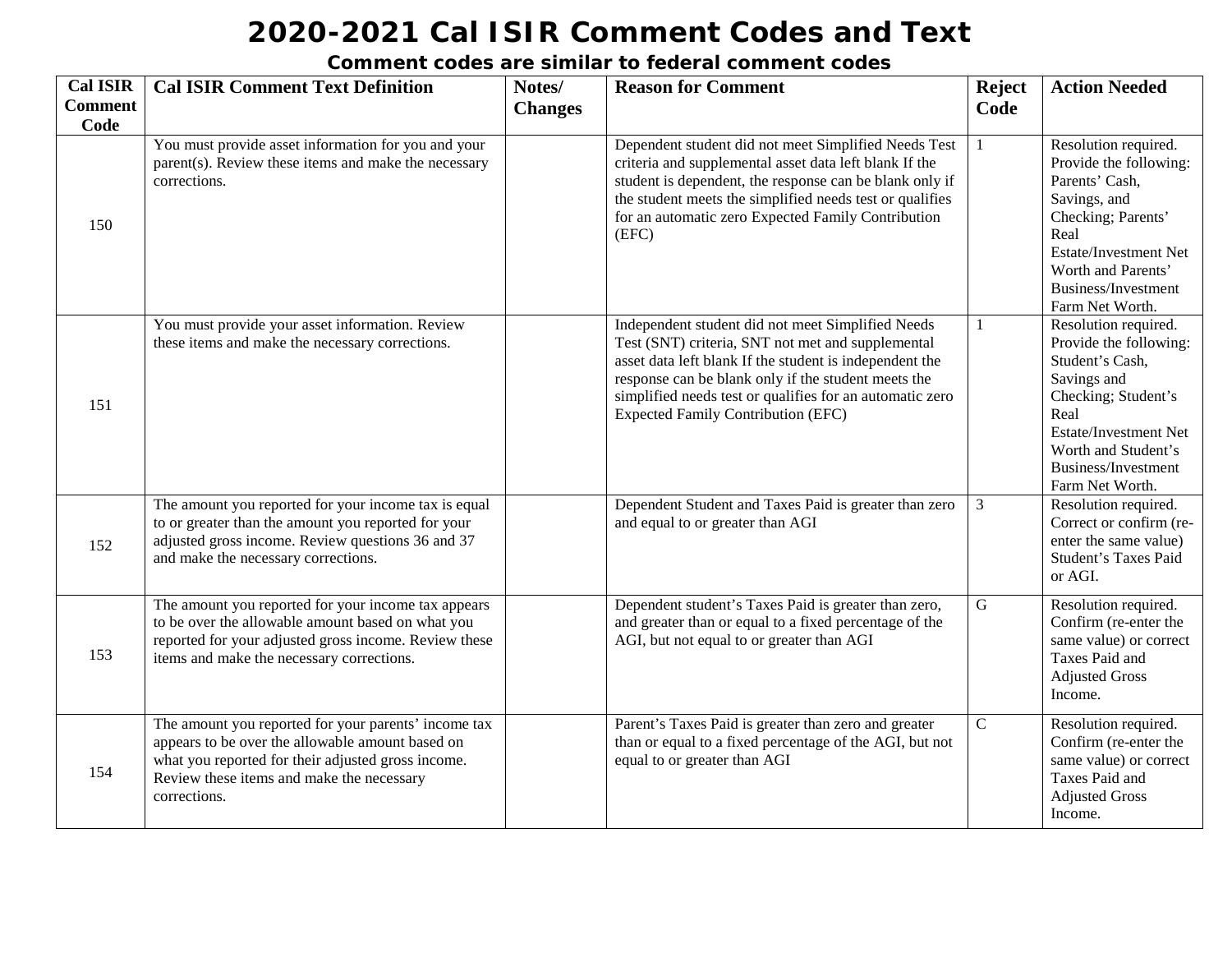| <b>Cal ISIR</b>        | <b>Cal ISIR Comment Text Definition</b>                                                                                                                                                                                                                                                                                                                                                                                                                                                                                                | Notes/                                                            | <b>Reason for Comment</b>                                                                                                                        | <b>Reject</b> | <b>Action Needed</b>                                                                                                                                                                                                          |
|------------------------|----------------------------------------------------------------------------------------------------------------------------------------------------------------------------------------------------------------------------------------------------------------------------------------------------------------------------------------------------------------------------------------------------------------------------------------------------------------------------------------------------------------------------------------|-------------------------------------------------------------------|--------------------------------------------------------------------------------------------------------------------------------------------------|---------------|-------------------------------------------------------------------------------------------------------------------------------------------------------------------------------------------------------------------------------|
| <b>Comment</b><br>Code |                                                                                                                                                                                                                                                                                                                                                                                                                                                                                                                                        | <b>Changes</b>                                                    |                                                                                                                                                  | Code          |                                                                                                                                                                                                                               |
| 155                    | The amount you reported for your income tax appears<br>to be over the allowable amount based on what you<br>reported for your adjusted gross income. Review these<br>items and make the necessary corrections.                                                                                                                                                                                                                                                                                                                         |                                                                   | Student's Taxes Paid is greater than zero and greater<br>than or equal to a fixed percentage of the AGI, but not<br>equal to or greater than AGI | $\mathcal{C}$ | Resolution required.<br>Confirm (re-enter the<br>same value) or correct<br>Taxes Paid and<br><b>Adjusted Gross</b><br>Income. Confirm (re-<br>enter the same value)<br>or correct Taxes Paid<br>and Adjusted Gross<br>Income. |
| 156                    | If your parents have now completed a 2018 tax return,<br>you should correct your information to reflect the<br>income and tax information reported on their tax<br>return. You may make corrections to your information<br>online at www.caldreamact.org. If your parents have<br>not yet completed their tax return, but will be doing so,<br>you must correct this report to reflect the income and<br>tax information reported on their tax return once it is<br>filed.                                                             | <b>Updated</b> year<br>reference<br>from 2017 to<br>2018          | Parents' tax filing status is will file                                                                                                          |               |                                                                                                                                                                                                                               |
| 157                    | If you have now completed your 2018 tax return, you<br>should correct your information to reflect the income<br>and tax information reported on your tax return. You<br>may make corrections to your information online at<br>www.caldreamact.org. If you have not yet completed<br>your tax return, you must correct this report to reflect<br>the income and tax information reported on your tax<br>return once it is filed.                                                                                                        | <b>Updated</b> tax<br>year<br>reference<br>from 2017 to<br>2018   | Student's tax filing status is will file                                                                                                         |               |                                                                                                                                                                                                                               |
| 164                    | You reported that your parent(s) did file or will file a<br>2018 income tax return but also reported that Parent 1<br>and Parent 2 do not have Social Security Numbers<br>(SSN) or Individual Taxpayer Identification Numbers<br>(ITIN). Please review your answers and make any<br>necessary corrections. To confirm any entry on any<br>application field, retype the information in the field<br>and save the application. Then, resign the application<br>and submit it. Your parent must also sign and submit<br>the application. | <b>Updated</b> tax<br>year<br>reference<br>from $2017$ to<br>2018 | Comment is printed instead of printing comments 83<br>and 84 together                                                                            | J and K       | Resolution required.                                                                                                                                                                                                          |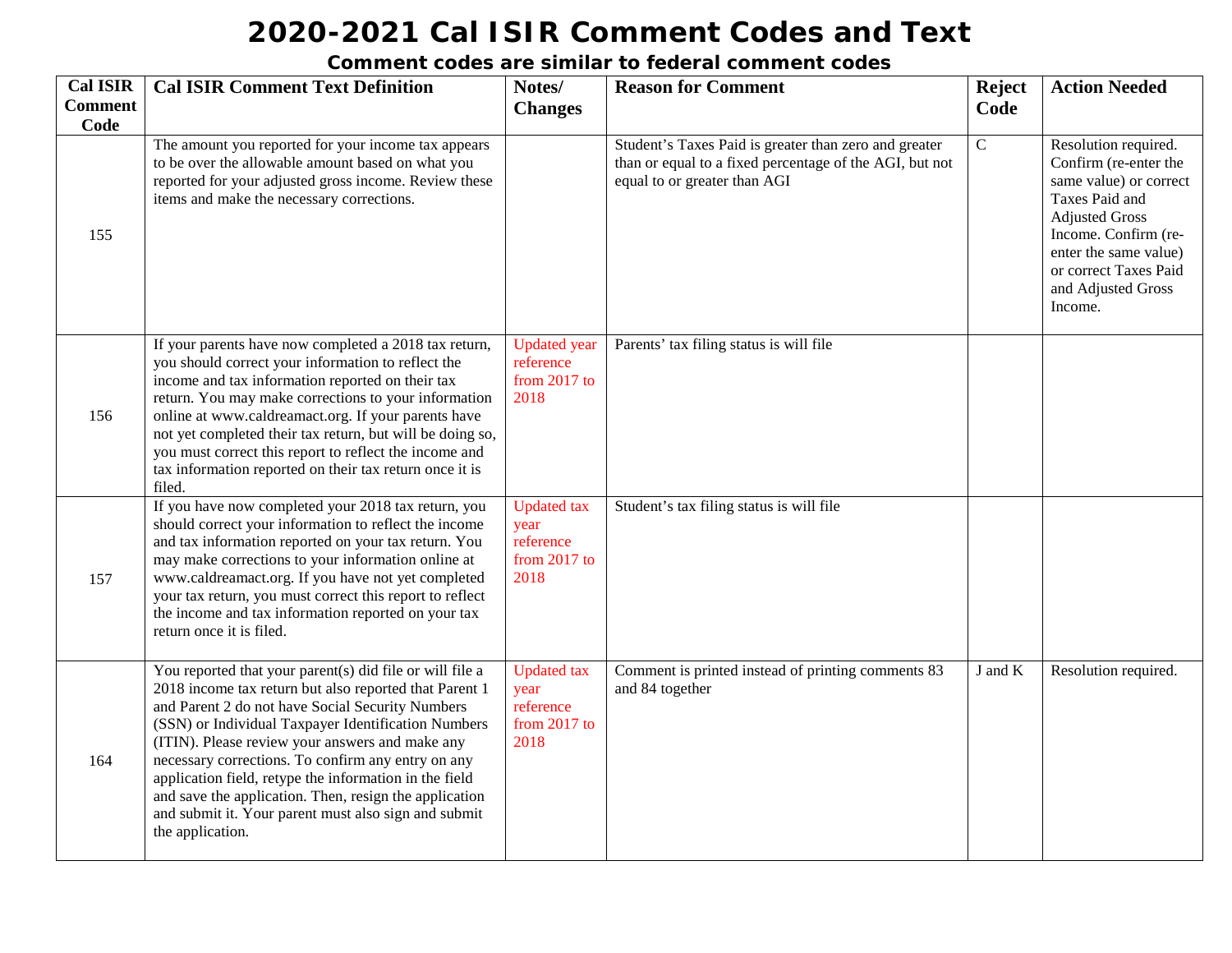| <b>Cal ISIR</b><br><b>Comment</b><br>Code | <b>Cal ISIR Comment Text Definition</b>                                                                                                                                                                                                                     | Notes/<br><b>Changes</b> | <b>Reason for Comment</b>                                                                  | <b>Reject</b><br>Code | <b>Action Needed</b>                                                                                                           |
|-------------------------------------------|-------------------------------------------------------------------------------------------------------------------------------------------------------------------------------------------------------------------------------------------------------------|--------------------------|--------------------------------------------------------------------------------------------|-----------------------|--------------------------------------------------------------------------------------------------------------------------------|
| 168                                       | You must provide answers for your parents' marital<br>status and number of family members.                                                                                                                                                                  |                          | Dependent student and marital status and number of<br>family members are blank             | 10                    | Resolution required.<br>Review and correct<br>Parents' Marital Status<br>and Parents' Number<br>of Family Members.             |
| 169                                       | You must provide answers for your marital status and<br>number of family members.                                                                                                                                                                           |                          | Independent student and marital status and number of<br>family members are blank           | 10                    | Resolution required.<br>Review and correct<br>Student's Marital<br><b>Status and Student's</b><br>Number of Family<br>Members. |
| 170                                       | Your CA Dream Act Application has been selected for<br>a review process called verification. Your school has<br>the authority to request copies of certain financial<br>documents from you and your parent(s).                                              |                          | Selected for verification, dependent                                                       |                       |                                                                                                                                |
| 171                                       | Your CA Dream Act Application has been selected for<br>a review process called verification. Your school has<br>the authority to request copies of certain financial<br>documents from you (and your spouse).                                               |                          | Selected for verification, independent                                                     |                       |                                                                                                                                |
| 175                                       | You reported that you are married and have<br>dependents other than a spouse, but you also reported<br>that your number of family members is 2. These<br>answers are inconsistent. Please review these items<br>and make the necessary corrections.         |                          | Dependency, marital status, and number of family<br>members inconsistent                   |                       |                                                                                                                                |
| 176                                       | You reported that you do not have children or other<br>legal dependents, but you also reported that your<br>number of family members is greater than 2. These<br>answers are inconsistent. Please review these items<br>and make the necessary corrections. |                          | Dependency, legal dependents and number of family<br>members inconsistent                  |                       |                                                                                                                                |
| 177                                       | You reported that you are not married and do not have<br>children or other legal dependents, but you also<br>reported that your number of family members is 2.<br>Please review these items and make the necessary<br>corrections.                          |                          | Dependency, legal dependents, number of family<br>members, and marital status inconsistent |                       |                                                                                                                                |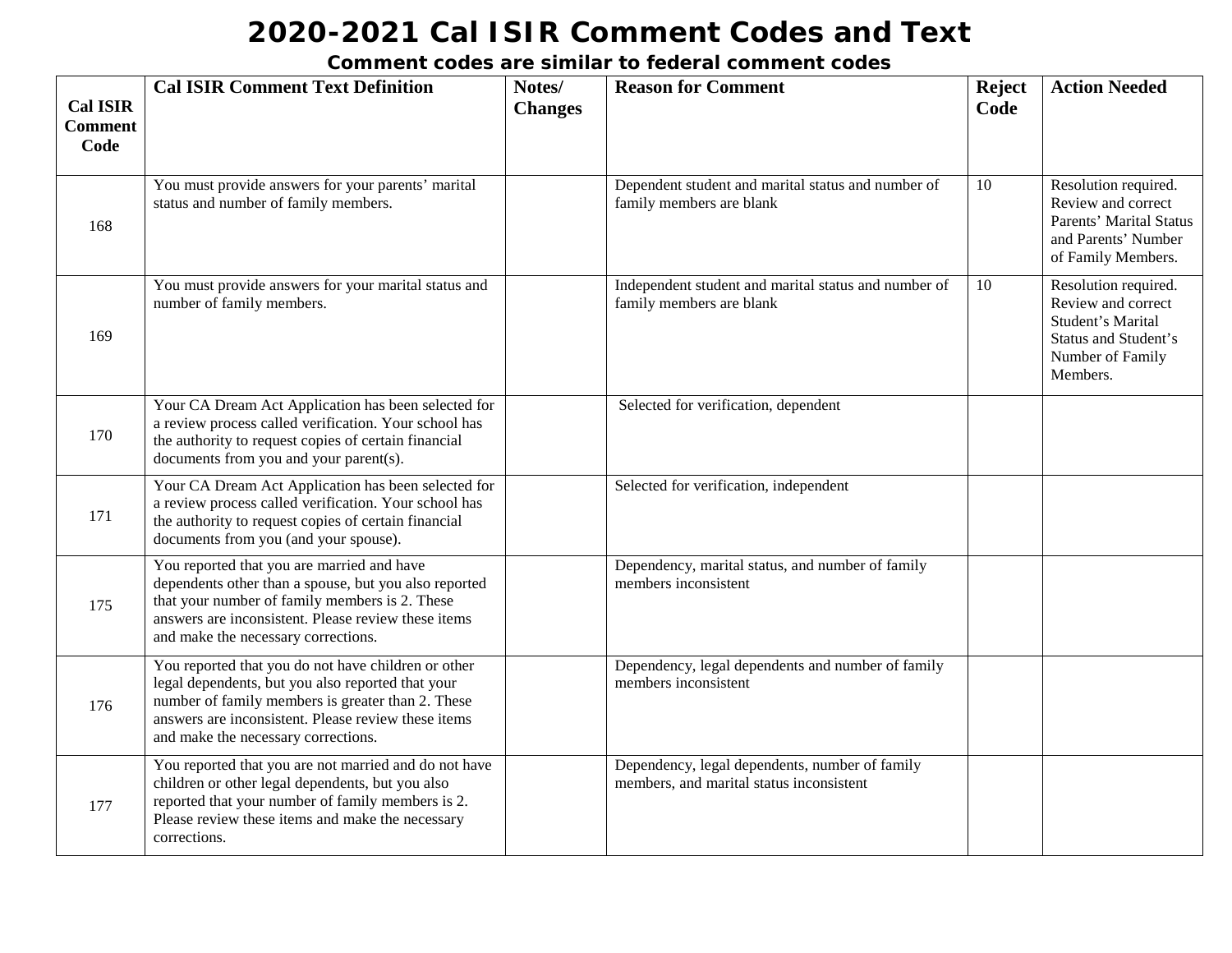| <b>Cal ISIR</b>        | <b>Cal ISIR Comment Text Definition</b>                                                                                                                                                                                                                                                                                                                                                                                                                                                                                                                                        | Notes/                                                                   | <b>Reason for Comment</b>                                                   | Reject | <b>Action Needed</b>                                                                                              |
|------------------------|--------------------------------------------------------------------------------------------------------------------------------------------------------------------------------------------------------------------------------------------------------------------------------------------------------------------------------------------------------------------------------------------------------------------------------------------------------------------------------------------------------------------------------------------------------------------------------|--------------------------------------------------------------------------|-----------------------------------------------------------------------------|--------|-------------------------------------------------------------------------------------------------------------------|
| <b>Comment</b><br>Code |                                                                                                                                                                                                                                                                                                                                                                                                                                                                                                                                                                                | <b>Changes</b>                                                           |                                                                             | Code   |                                                                                                                   |
| 178                    | Review the number of family members you have<br>reported and either confirm your answer by re-entering<br>it or make the necessary correction.                                                                                                                                                                                                                                                                                                                                                                                                                                 |                                                                          | Dependent with large number of family members                               | W      | Resolution required.<br>Confirm (re-enter the<br>same value) or correct<br>Parents' Number of<br>Family Members.  |
| 179                    | Review the number of family members you have<br>reported and either confirm your answer by re-entering<br>it or make the necessary correction.                                                                                                                                                                                                                                                                                                                                                                                                                                 |                                                                          | Independent with large number of family members                             | W      | Resolution required.<br>Confirm (re-enter the<br>same value) or correct<br>Student's Number of<br>Family Members. |
| 273                    | You changed the answer to your parents' income,<br>income taxes paid, or exemptions. If your parents have<br>completed their 2018 tax return, you should also<br>change the answer to the tax return question to indicate<br>their tax return has been completed.                                                                                                                                                                                                                                                                                                              | <b>Updated</b> tax<br>year<br>reference<br>from $2017$ to<br>2018        | Parent corrections to tax fields with estimated tax<br>return               |        |                                                                                                                   |
| 274                    | You changed the answer to your income, income taxes<br>paid, or exemptions. If you have completed your 2018<br>tax return, you should also change the answer to the<br>tax return question to indicate your tax return has been<br>completed.                                                                                                                                                                                                                                                                                                                                  | <b>Updated</b> tax<br>year<br>reference<br>from 2017 to<br>2018          | Student corrections to tax fields with estimated tax<br>return              |        |                                                                                                                   |
| 275                    |                                                                                                                                                                                                                                                                                                                                                                                                                                                                                                                                                                                |                                                                          | No longer used                                                              |        |                                                                                                                   |
| 277                    | Your parent was issued a State Student Aid PIN to<br>sign your 2020-2021 CA Dream Act Application. The<br>PIN can be requested by going to "Sign a Student<br>Application" at caldreamact.org. Your parent should<br>not share the PIN with anyone. Your parent must use<br>the PIN to sign the application again each time you<br>make corrections to your application. Your corrections<br>will not process until your parent signs and submits.<br>Your parent will use the same PIN each year that you<br>renew your CA Dream Act Application (as a<br>dependent student). | <b>Updated</b> year<br>reference<br>from 2019-<br>$2020$ to<br>2020-2021 | Parent PIN confirmed                                                        |        |                                                                                                                   |
| 280                    | Your college is responsible for verifying your AB 540<br>eligibility. Check with the college's Admissions Office<br>before the term starts.                                                                                                                                                                                                                                                                                                                                                                                                                                    |                                                                          | CSAC informing students that their campus will verify<br>their eligibility. |        | Added to<br><b>Confirmation Page</b><br>'Section III - Next<br>Steps' for all<br>applicants.                      |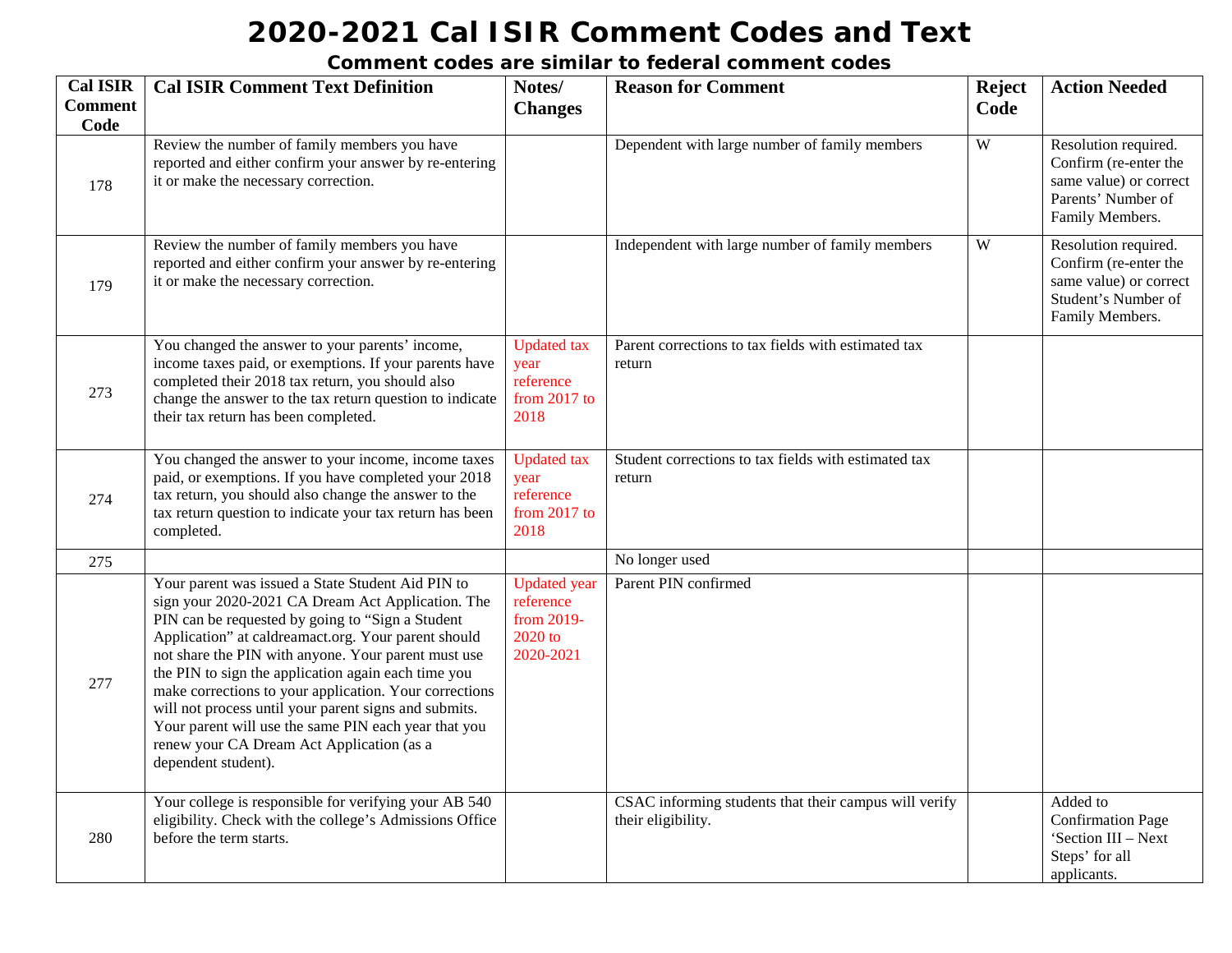| <b>Cal ISIR</b><br><b>Comment</b> | <b>Cal ISIR Comment Text Definition</b>                                                                                                                                                                                                                                                                                                                                                                                                                                                         | Notes/         | <b>Reason for Comment</b>                       | <b>Reject</b> | <b>Action Needed</b> |
|-----------------------------------|-------------------------------------------------------------------------------------------------------------------------------------------------------------------------------------------------------------------------------------------------------------------------------------------------------------------------------------------------------------------------------------------------------------------------------------------------------------------------------------------------|----------------|-------------------------------------------------|---------------|----------------------|
| Code                              |                                                                                                                                                                                                                                                                                                                                                                                                                                                                                                 | <b>Changes</b> |                                                 | Code          |                      |
| 286                               | We assumed the total amount for your parents' income<br>deductions to be zero in order to calculate your<br>eligibility because the amounts you reported in your<br>parent(s) Additional Financial Information are high,<br>based on the other income amounts you reported. If<br>our assumption is correct, no further action is required.<br>If it is incorrect, you need to confirm your answers or<br>make the necessary corrections to your parent(s)<br>Additional Financial Information. |                | Parents Worksheet A Total assumed               |               |                      |
| 287                               | We assumed the total amount for your income<br>deductions to be zero in order to calculate your<br>eligibility because the amounts you reported in your<br>Additional Financial Information are high, based on<br>the other income amounts you reported. If our<br>assumption is correct, no further action is required. If<br>it is incorrect, you need to confirm your answers or<br>make the necessary corrections to your Additional<br>Financial Information.                              |                | Dependent student's Worksheet A Total assumed   |               |                      |
| 288                               | We assumed the total amount for your income<br>deductions to be zero in order to calculate your<br>eligibility because the amounts you reported in your<br>Additional Financial Information are high, based on<br>the other income amounts you reported. If our<br>assumption is correct, no further action is required. If<br>it is incorrect, you need to confirm your answers or<br>make the necessary corrections to your Additional<br>Financial Information.                              |                | Independent student's Worksheet A Total assumed |               |                      |
| 297                               | You indicated that you were homeless or at risk of<br>being homeless. Since you are over the age of 21, only<br>your Financial Aid Administrator can make the<br>determination that you meet the homeless conditions,<br>so we have assumed the answer to other homeless<br>determinant questions to be 'No'. You should contact<br>your financial aid office for assistance in determining<br>your status.                                                                                     |                | Assumption for Homeless Youth questions         |               |                      |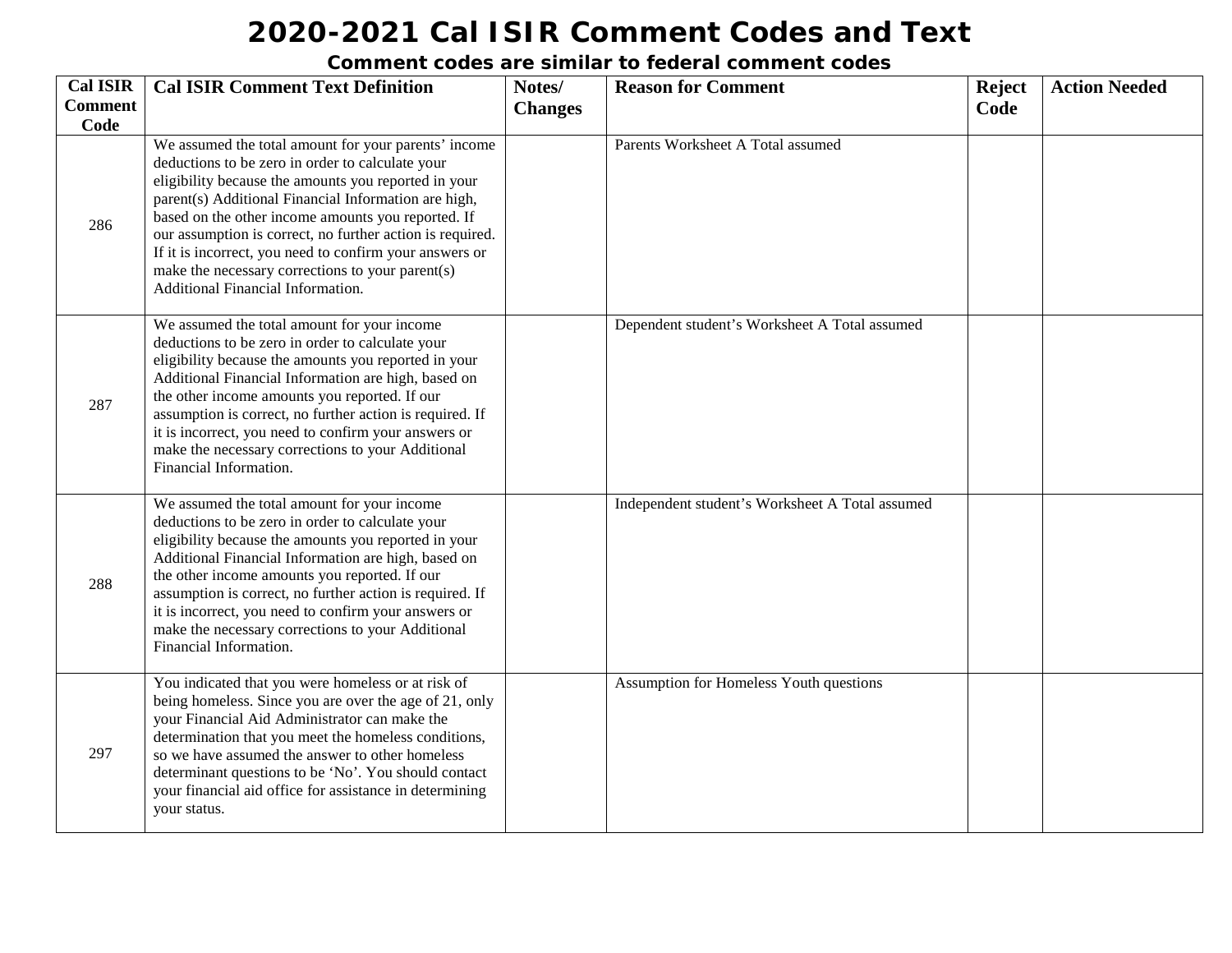| <b>Cal ISIR</b>        | <b>Cal ISIR Comment Text Definition</b>                                                                                                                                                                                                                                                                                                                                                                                                                                                                                                                        | Notes/                                                     | <b>Reason for Comment</b>                                    | <b>Reject</b> | <b>Action Needed</b> |
|------------------------|----------------------------------------------------------------------------------------------------------------------------------------------------------------------------------------------------------------------------------------------------------------------------------------------------------------------------------------------------------------------------------------------------------------------------------------------------------------------------------------------------------------------------------------------------------------|------------------------------------------------------------|--------------------------------------------------------------|---------------|----------------------|
| <b>Comment</b><br>Code |                                                                                                                                                                                                                                                                                                                                                                                                                                                                                                                                                                | <b>Changes</b>                                             |                                                              | Code          |                      |
| 301                    | You did not report whether or not you will have your<br>first bachelor's degree by July 1, 2020. You need to<br>provide an answer for this item.                                                                                                                                                                                                                                                                                                                                                                                                               | <b>Updated</b> year<br>reference<br>from $2019$ to<br>2020 | <b>Blank Bachelor's Degree</b>                               |               |                      |
| 302                    | You have changed your marital status or your marital<br>status date to a new response. The answer to these<br>questions must be your marital status as of the date<br>you initially signed and submitted your CA Dream Act<br>Application. If your answers do not reflect your status<br>as of the date you initially submitted your CA Dream<br>Act Application, you need to make a correction to one<br>or both of these items.                                                                                                                              |                                                            | Student's Marital Status or Marital Status Date<br>corrected |               |                      |
| 308                    | You have changed your parents' marital status or your<br>parents' marital status date to a new response. The<br>answer to these questions must be your parents'<br>marital status as of the date you initially signed and<br>submitted your CA Dream Act Application. Unless a<br>Financial Aid Administrator has instructed you to<br>update this information, you need to make a correction<br>to one or both of these items if your answers do not<br>reflect your parents' status as of the date you initially<br>submitted your CA Dream Act Application. |                                                            | Parents' Marital Status or Marital Status Date<br>corrected  |               |                      |